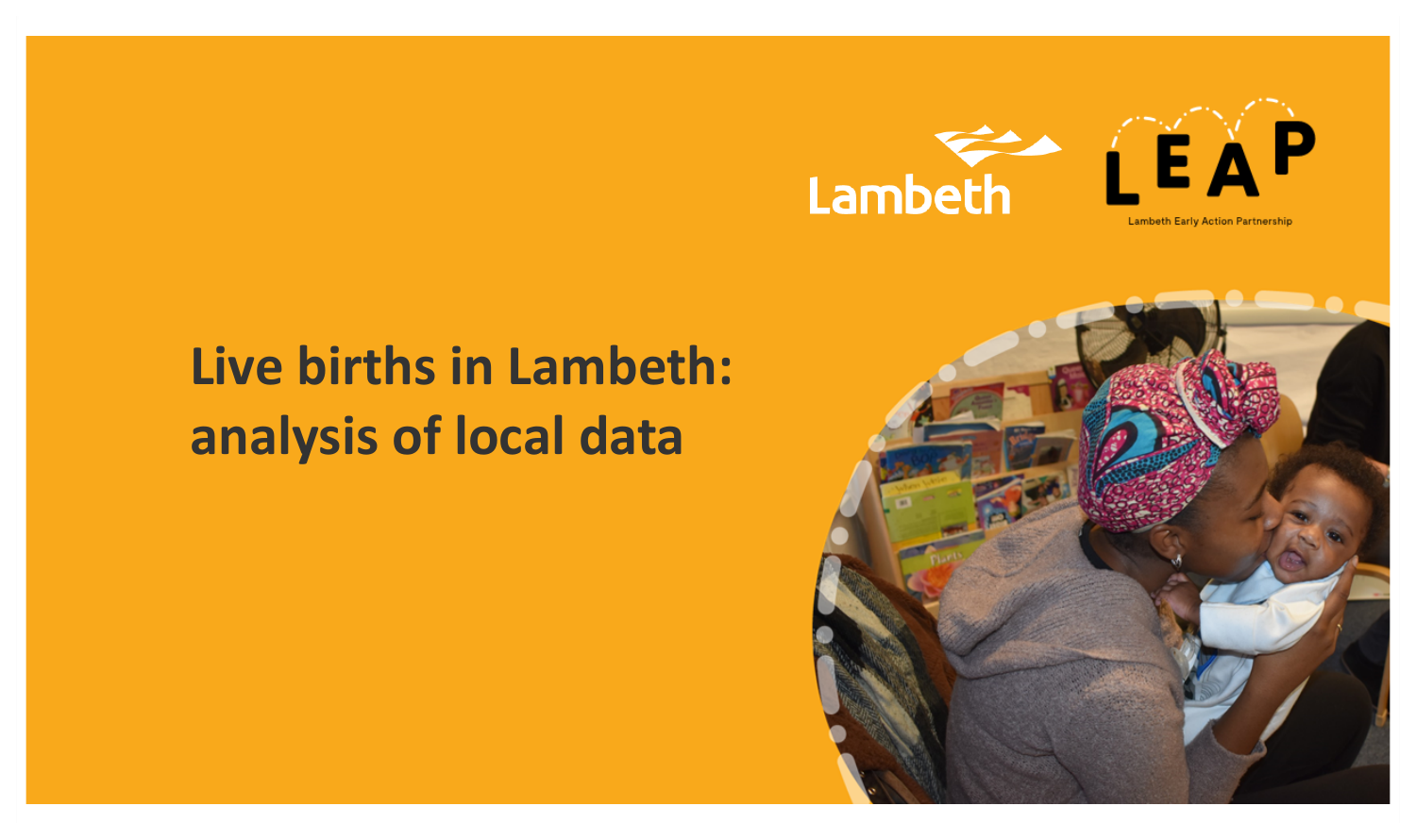#### **ANALYSIS OF LOCAL FERTILITY RATES IN LAMBETH**

# **INTRODUCTION**

## **KEY MESSAGES**

The fertility rate in England decreased in 2020 for the fifth consecutive year (Office for National Statistics, 2021). It has been broadly understood that the Lambeth fertility rate has been following a similar trend for a number of years.

Home to over 300,000 residents, Lambeth is one of the most densely populated areas of the country with a large population of young adults (Lambeth demography factsheet, 2017).

2015 migration data from ONS demonstrated the population in Lambeth to be growing through a combination of migration and natural change, such as live births. 75% of Lambeth's population growth in 2015 was accounted for by live births. Analysis of this data estimated that Lambeth's population could rise by around 31,000 people by 2026. However, if the number of live births have consistently declined since, this prediction may not materialise.

The current analysis seeks to understand fertility rates in Lambeth:

- 1. Is there a decline in fertility rates locally, and if so, how marked is this?
- 2. What does the fertility rate trend look like for the area of Lambeth supported by Lambeth Early Action Partnership (LEAP)?
- 3. Does the data reflect a similar trend to other London boroughs and the England average?
- 4. Is the trend in fertility rates different between age groups?
- The fertility rate in Lambeth has been decreasing for a number of years. Since 2010/11, there has been an overall 42% decline in the Lambeth fertility rate.
- In the financial year of 2020/21, Lambeth's fertility rate saw a marked drop 14% lower than in 2020.
- At 46%, the overall decline since 2011 was slightly greater in the LEAP area of Lambeth, than the non-LEAP areas.
- In 2020/21, the fertility rate decreased by 21% in the LEAP area and 12% in the non-LEAP areas of Lambeth - demonstrating a 9% greater decline in LEAP area that year. There was no such notable difference between the two areas for previous years.
- The fertility rate in Lambeth has followed a similar trend to that of England and similar areas of London; however, the absolute change over time was greater for Lambeth and Southwark than other areas presented, particularly Croydon.
- The fertility rate decreased across every 5-year age group in Lambeth since 2010/11 but the decrease was more notable for some age groups than others: there were 83% fewer births to women from Lambeth aged 15-19 in 2020/21 compared with 2010/11.

Further work will seek to understand whether the local fertility rate trend is different between demographic groups, and explore trends in birth outcomes such as high and low birth weight.

### **DEFINITIONS**

- The dataset used for the local element of this analysis was the SEFT (Secure Electronic File Transfer) registered births dataset.
- For this analysis, data was included for all registered live births from 2010/11 onwards to women who were residents in Lambeth at the time of birth registration. All years analysed are based on financial year April to March.
- The **general fertility rate** (GFR) is the number of live births per 1,000 women in a population aged 15-44.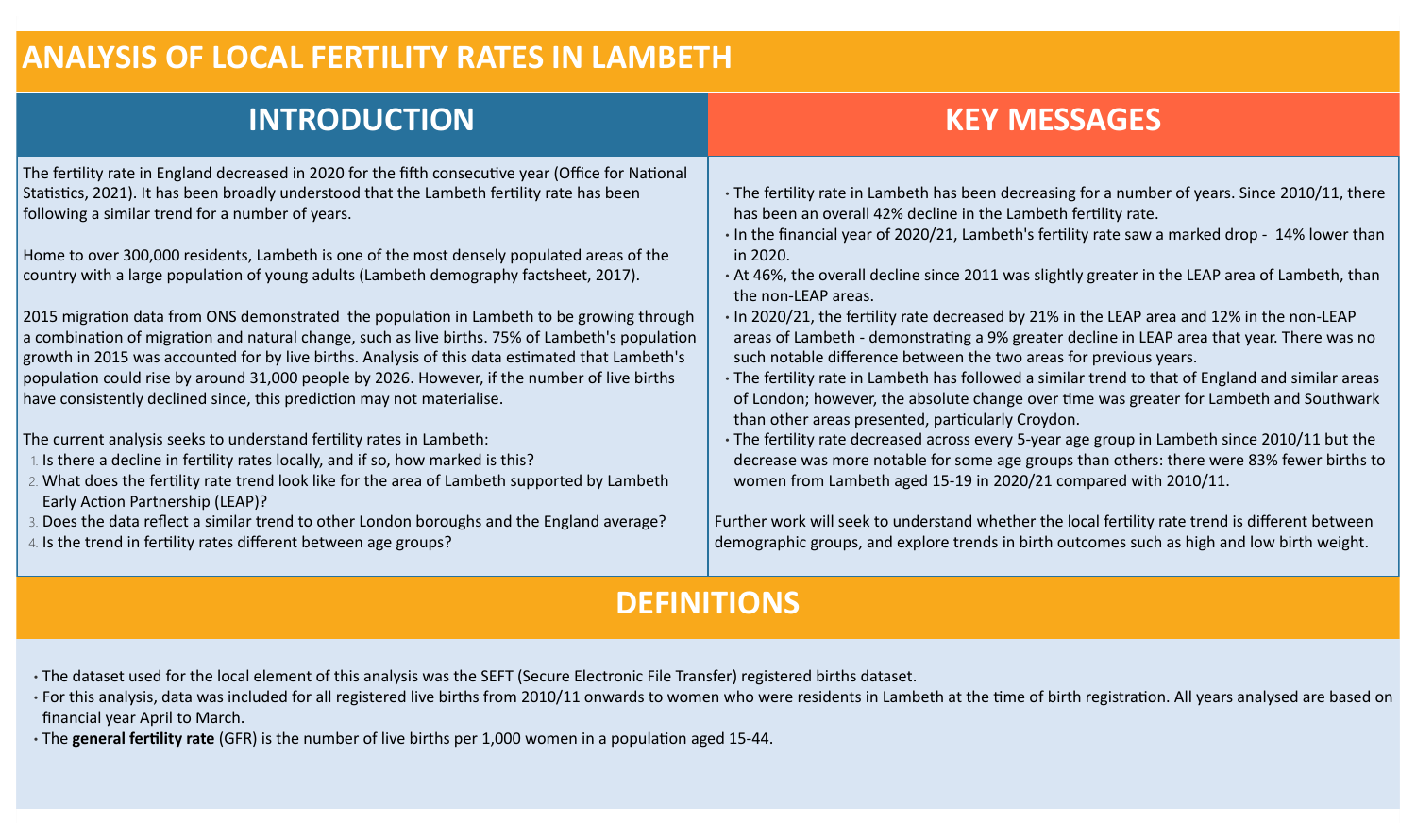#### **FERTILITY RATES IN LAMBETH**

International, national and regional fertility rates have been in steady decline over the past decade. Lambeth's fertility rate trend is no different. In fact, when comparing Lambeth to national data, the decline in Lambeth in recent years appears to be notably sharper. Nationally, the ONS reported 2020 birth rates to be the lowest since records began.

The chart on the top right shows the general fertility rate (GFR) per 1,000 women aged 15-44 in Lambeth since 2010/11, by financial year. A steady decline has been evident for some time, with a sharper drop from 2018/19 onwards.

The column chart on the bottom right quantifies the year-on-year change. In the year 2020/21 the GFR decreased by almost 14% in Lambeth. Below, the gauge displays the total percent change in the GFR since 2010/11; as of 2020/21, this is -42%.

The ONS propose the following reasons for falling fertility rates in recent years: improved access to contraception; the reduction in mortality rates of children aged under 5 years, resulting in women having fewer babies and lower levels of fertility; or difficulties conceiving because of postponement in childbearing.

However, there may be other factors to consider when looking at local Lambeth data, such as migration, the cost of living in inner London, housing availability and a changing urban environment.

Total % change in GFR since 2011 to most recent year, Lambeth

-42.28



#### Annual GFR year-on-year % change, Lambeth

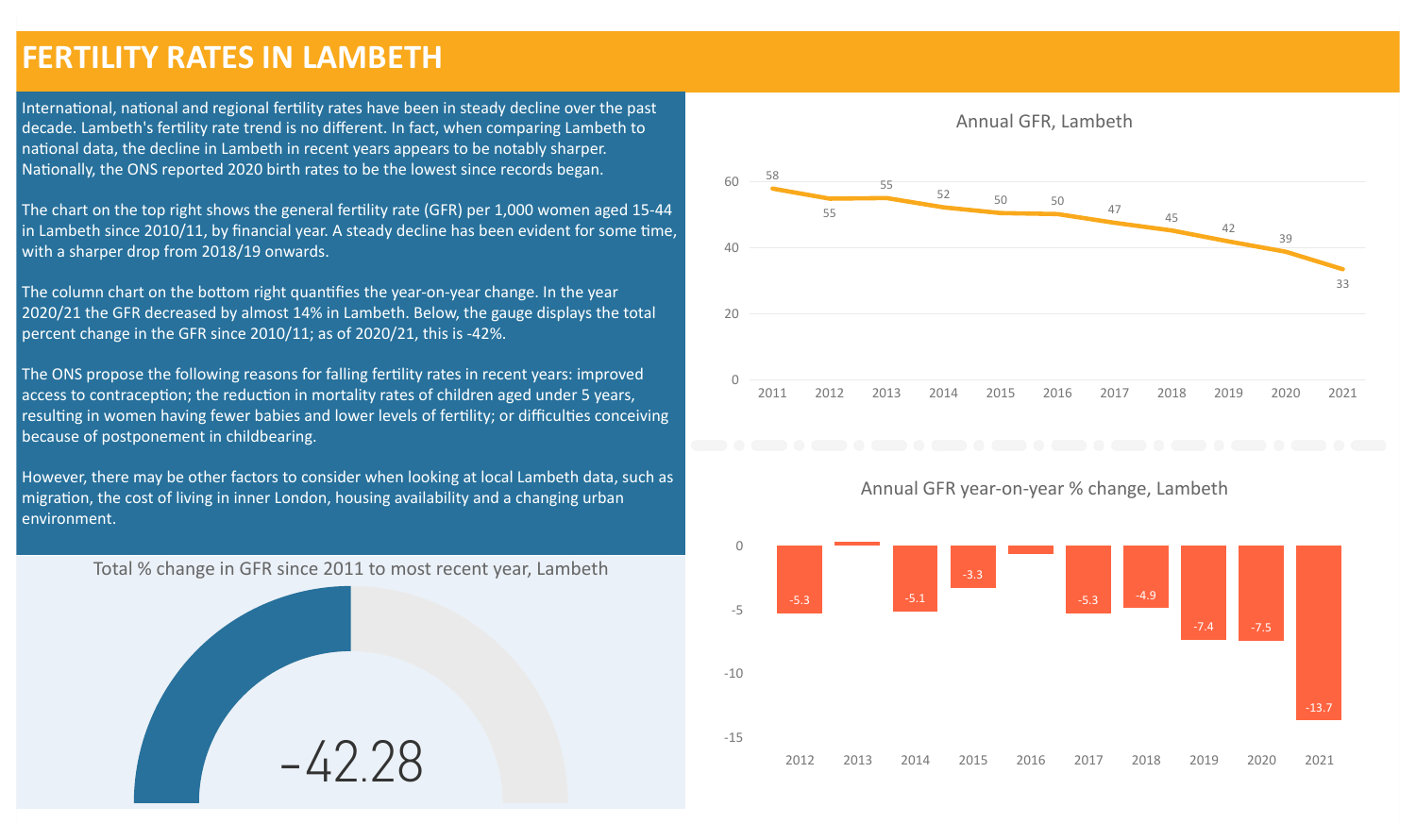#### **LOCAL FERTILITY RATES IN LEAP AND NON-LEAP AREAS OF LAMBETH**

Lambeth Early Action Partnership (LEAP) delivers services in parts of Lambeth to give children in the area aged 0-3 years a better start. Born in 2015, LEAP is made up of parents, early years practitioners, nurseries, children's centres, the National Children's Bureau, Lambeth Council, NHS trusts, community organisations and several local charities.

Local fertility rates in Lambeth and specifically the LEAP area are important to observe in order for the programme to identify how many families it should expect to reach, and to understand the wider social context for families that may contribute to any observed trends.

There has been a consistent annual reduction of the GFR in both LEAP and non-LEAP areas of Lambeth since 2017. Before 2017, reductions can be seen for most years, although this was at times either a marginal increase (by 1% 2013, Non-LEAP) or static trend (2015, LEAP; 2016, Non-LEAP).

Across all 10 years from 2010/11 to 2020/21, there was a greater reduction of the GFR in the LEAP area (46%) compared with non-LEAP (41%) areas of Lambeth. This annual decrease was most evident for both geographies in 2020/21, with the percentage decrease being almost double in the LEAP area compared with Non-LEAP areas of Lambeth.

Total % change in GFR since 2011 to most recent year, LEAP and Non-LEAP areas of Lambeth



2011 2012 2013 2014 2015 2016 2017 2018 2019 2020 2021 **59 56 55 51 51 <sup>49</sup> <sup>46</sup> <sup>44</sup> <sup>42</sup> 40 31 58 54 55 52 50 50 48 45 42 38 34** GFR LEAP GFR Non-LEAP

#### Annual GFR, LEAP and Non-LEAP areas of Lambeth



Annual GFR year-on-year percent change, LEAP and Non-LEAP areas of Lambeth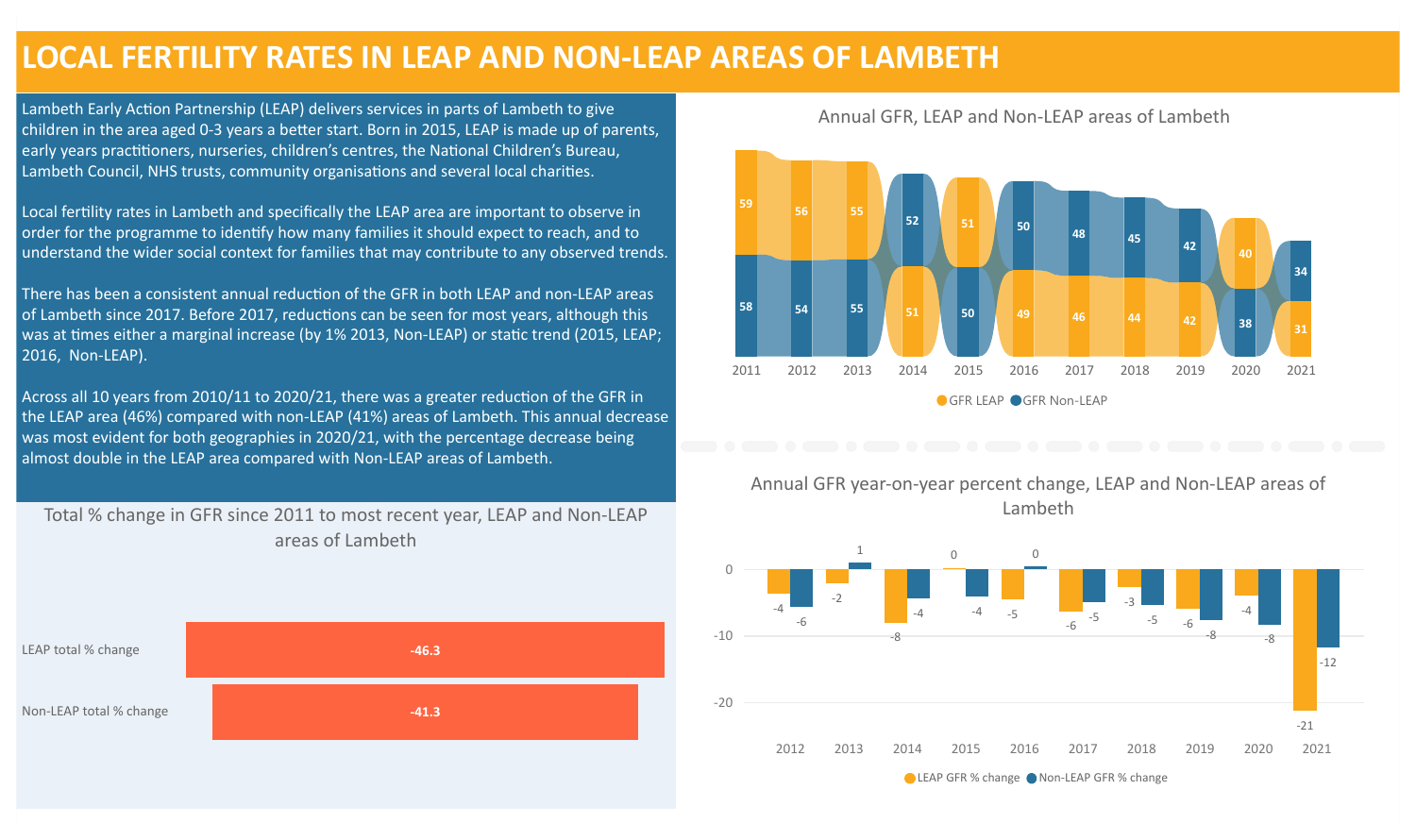#### **FERTILITY RATES IN LAMBETH - QUARTERLY TRENDS**

The consistent annual reduction of the GFR in Lambeth appeared to start in 2015/16 (financial year). To explore this in more detail, quarterly data since quarter 1 of 2015/16 is presented in two charts.

The chart on the top right suggests there is more fluctuation in the quarterly GFR in Lambeth compared with the the annual trend.

For every year but 2019/20, the quarter with the greatest GFR is quarter 2 - generally, more babies are born to Lambeth residents between the months of July and September compared with other quarters. This continued to be the case in the most recent year  $(2020/21)$ . The GFR in Lambeth saw a consistent reduction with each year and across collective quarters since 2016, and a more pronounced decline throughout 2020/21. However, there is little difference in the quarterly pattern compared with previous years.

When comparing the GFR for LEAP and non-LEAP areas of Lambeth on the bottom right, the quarterly pattern looks slightly different for the geographically smaller area of LEAP. Quarterly fluctuation is more evident in the LEAP area, with a sharper quarterly decline in quarter 2 and quarter 4 of 2020/21 compared with a more consistent trend in the non-LEAP areas of Lambeth.

Given that the GFR in Lambeth fell most sharply in the year of 2020/21, but the quarterly pattern for that year remains similar to previous years, it is difficult to draw any conclusions about factors occurring more recently that could have impacted the GFR. A further year of data could help us to understand if this fall has continued and whether the quarterly patterns have changed in any way.

 $\Omega$ 5 10 15 2016 2016 2016 2016 2017 2017 2017 2017 2018 2018 2018 2018 2019 2019 2019 2019 2020 2020 2020 2020 2021 2021 2021 2021 1 2 3 4 1 2 3 4 1 2 3 4 1 2 3 4 1 2 3 4 1  $\overline{2}$ 3 4 **12.8 13.4 12.8 11.1 11.7 12.4 11.6 11.7 11.6 11.6 11.8 10.2 10.3 10.9 10.4 10.2 10.3 9.4 9.7 9.3 8.4 8.9 8.3 7.8**

Quarterly GFR, Lambeth



GFR LEAP GFR Non-LEAP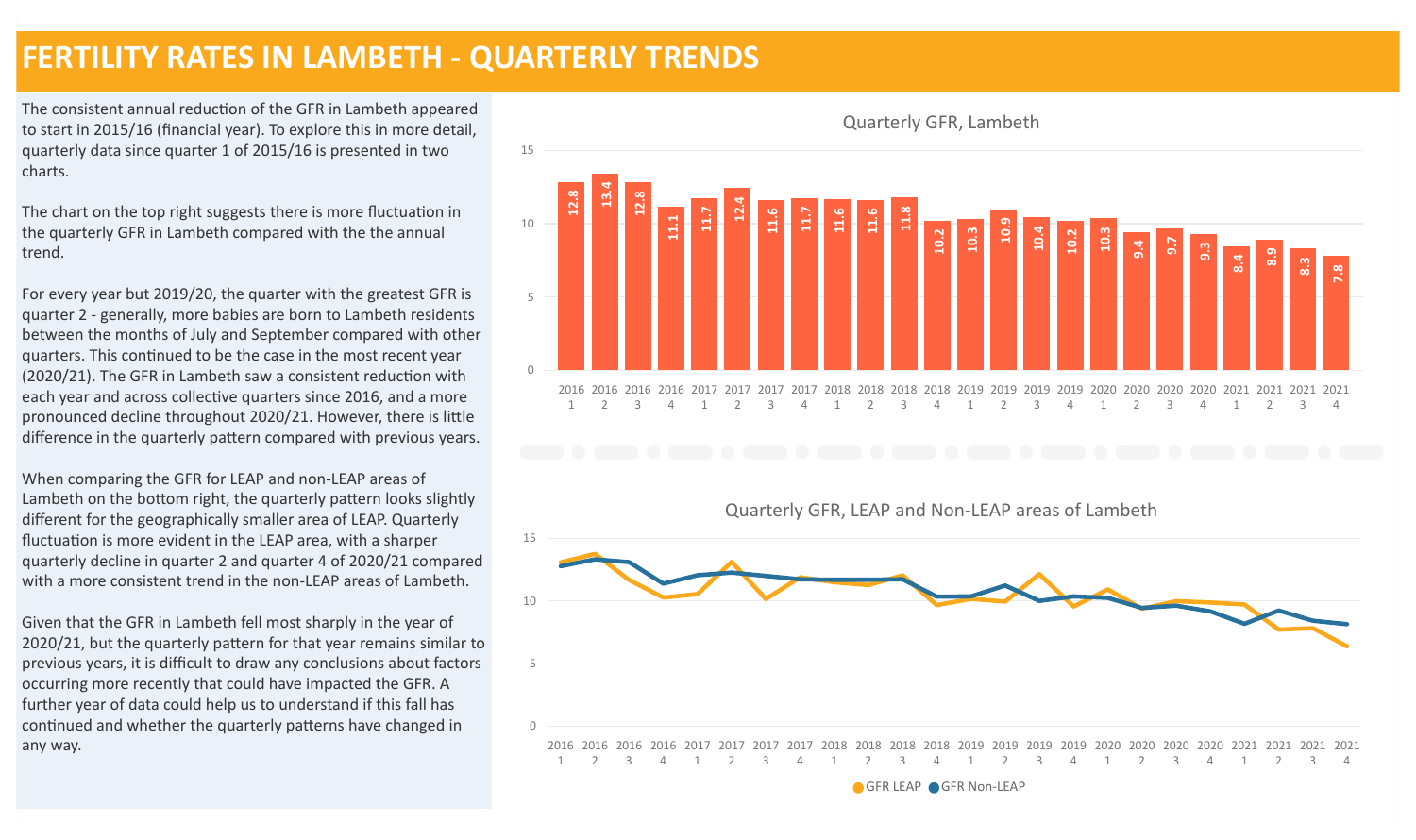### **FERTILITY RATES - REGIONAL COMPARISONS**

The Fingertips tool from the Office for Health Improvement and Disparities (OHID) publishes the GFR for each local authority in England, as well as national and regional data. At the time of writing, the most recent year of available data was 2019.

Local authorities can be grouped with their 'closest statistical neighbours', which are local authorities with similar population characteristics. This enables a meaningful comparison of population indicators between areas. Lambeth's statistical neighbours, when looking at children's data using the children's services statistical neighbour benchmarking tool (CSSNBT), are: Croydon, Hackney, Haringey, Lewisham and Southwark.

The chart on the left presents the GFR for each area of interest up to 2019. Lambeth had the lowest birth rate in 2019, compared with statistical neighbours, and a lower GFR than the London and England benchmarks. There is a similar downward trend for each area presented, apart from Croydon where the trend appears more static.

The chart on the right presents the total percentage change in GFR between 2010-2019 for each area. Lambeth has seen the greatest decrease in GFR in comparison to its statistical neighbours and the London and England benchmarks. In contrast, Croydon's GFR has remained relatively stable over time and had a smaller percentage decrease than the England average.

benchmarking 0 20 40 60 80 2010 2012 2011 2013 2015 2014 2016 2017 2018 2019 ● Croydon ● England ● Hackney ● Haringey ● Lambeth ● Lewisham ● London region ● Southwark

Annual GFR, Lambeth's statistical neighbours with England and London



#### Total % change in GFR 2011-2019, Lambeth's statistical neighbours with England and London benchmarking